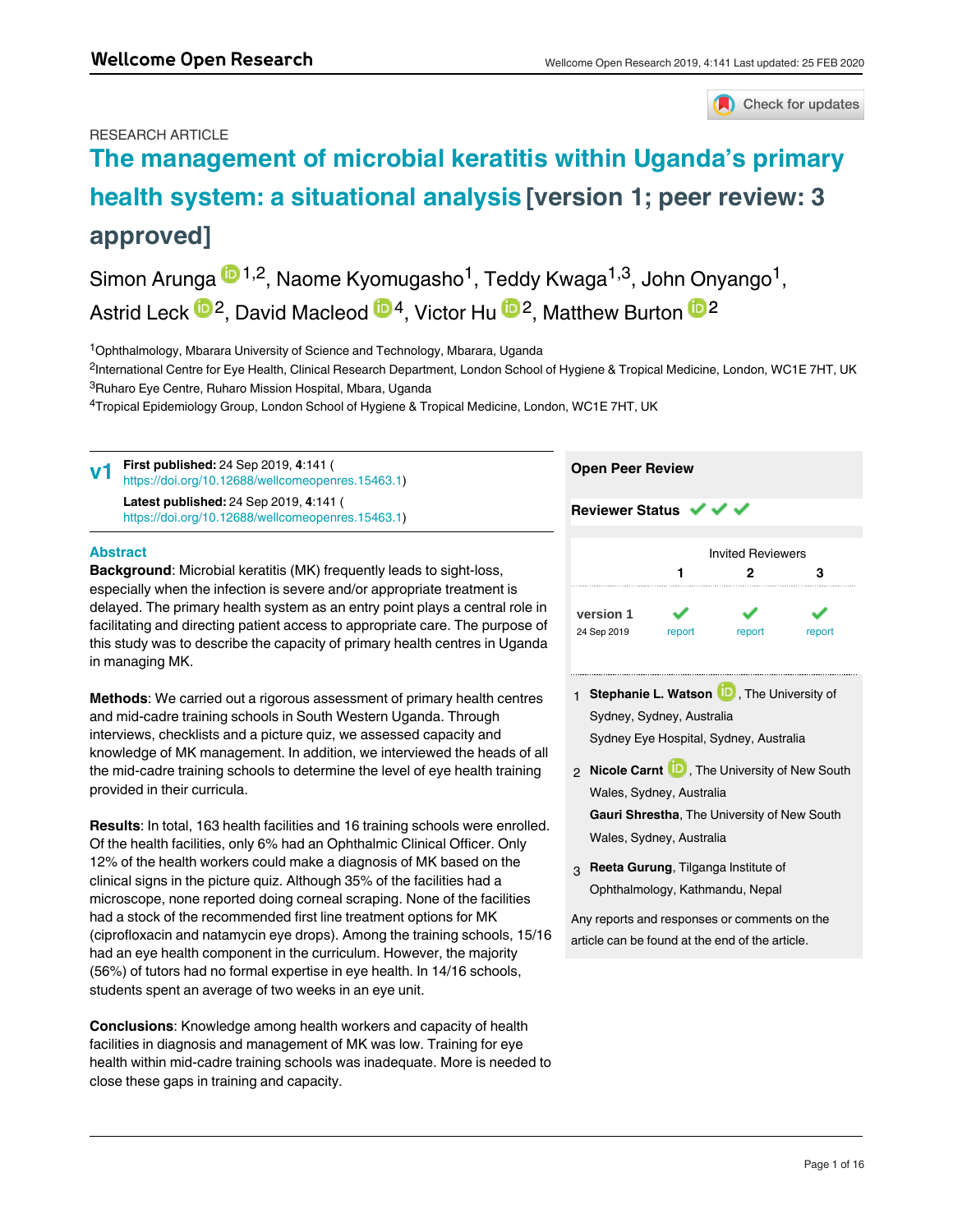#### **Keywords**

Microbial Keratitis, Bacterial Keratitis, Fungal Keratitis , Blindness, Uganda Health System

#### **Corresponding author:** Simon Arunga (arungasimon@gmail.com)

**Author roles: Arunga S**: Conceptualization, Data Curation, Formal Analysis, Investigation, Methodology, Project Administration, Writing – Original Draft Preparation, Writing – Review & Editing; **Kyomugasho N**: Formal Analysis, Investigation, Writing – Original Draft Preparation, Writing – Review & Editing; **Kwaga T**: Formal Analysis, Investigation, Methodology, Writing – Original Draft Preparation, Writing – Review & Editing; **Onyango J**: Conceptualization, Project Administration, Writing – Original Draft Preparation, Writing – Review & Editing; **Leck A**: Conceptualization, Data Curation, Formal Analysis, Investigation, Methodology, Supervision, Writing – Review & Editing; **Macleod D**: Conceptualization, Formal Analysis, Supervision, Writing – Review & Editing; **Hu V**: Conceptualization, Formal Analysis, Investigation, Methodology, Project Administration, Supervision, Validation, Writing – Review & Editing; **Burton M**: Conceptualization, Data Curation, Formal Analysis, Funding Acquisition, Investigation, Methodology, Project Administration, Resources, Software, Supervision, Visualization, Writing – Review & Editing

**Competing interests:** No competing interests were disclosed.

**Grant information:** This work was supported by the Wellcome Trust [207472 and 098481], a Senior Research Fellowship to MJB. SA is supported by a Research Fellowship from the Commonwealth Eye Health Consortium, funded by The Queen Elizabeth Diamond Jubilee Trust. *The funders had no role in study design, data collection and analysis, decision to publish, or preparation of the manuscript.*

**Copyright:** © 2019 Arunga S *et al*. This is an open access article distributed under the terms of the [Creative Commons Attribution License](http://creativecommons.org/licenses/by/4.0/), which permits unrestricted use, distribution, and reproduction in any medium, provided the original work is properly cited.

**How to cite this article:** Arunga S, Kyomugasho N, Kwaga T *et al.* **The management of microbial keratitis within Uganda's primary health system: a situational analysis [version 1; peer review: 3 approved]** Wellcome Open Research 2019, **4**:141 ( [https://doi.org/10.12688/wellcomeopenres.15463.1\)](https://doi.org/10.12688/wellcomeopenres.15463.1)

**First published:** 24 Sep 2019, **4**:141 [\(https://doi.org/10.12688/wellcomeopenres.15463.1\)](https://doi.org/10.12688/wellcomeopenres.15463.1)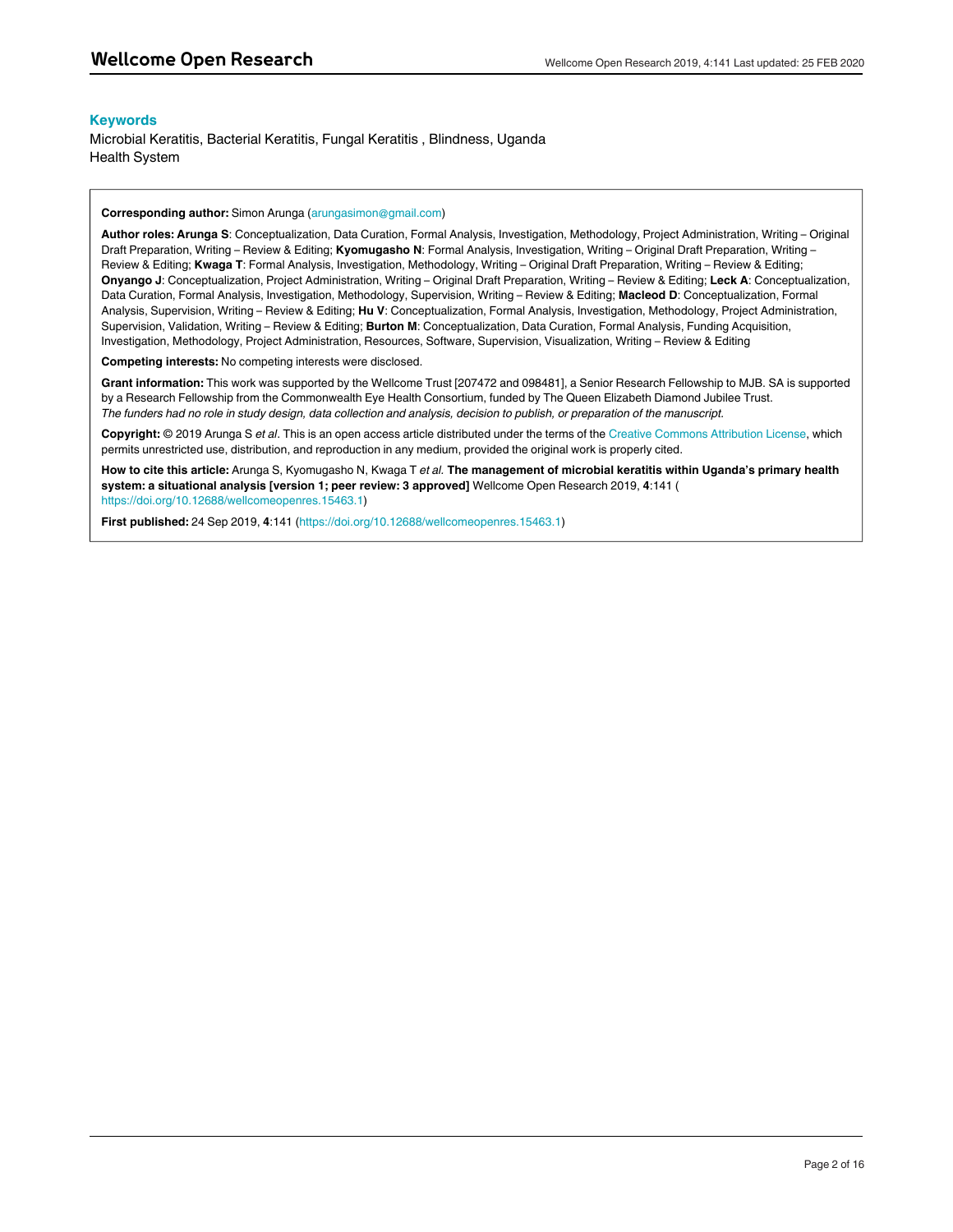#### **Introduction**

Microbial keratitis (MK) can be caused by a range of pathogens including, bacteria, viruses, protozoa, and fungi. It is characterized by acute or sub-acute onset of pain, conjunctival hyperaemia and corneal ulceration with a stromal inflammatory cell infiltrate<sup>1</sup>. MK frequently leads to sight-loss from dense corneal scarring, or even loss of the eye, especially when the infection is severe and/or appropriate treatment is delayed.

MK has been described as a 'silent epidemic', which leads to substantial morbidity, related to blindness, pain and stigma<sup>[2](#page-8-0)</sup>. It is the leading cause of unilateral blindness after cataract in tropical regions, estimated at 2 million cases of monocu-lar blindness per year<sup>[3](#page-8-0)</sup>. In 2017, 1.3 million individuals were bilaterally blind from corneal opacity globally (excluding trachoma and vitamin A deficiency), accounting for 3.2% of binocular blindness<sup>4</sup>. In Sub-Saharan Africa (SSA), MK is an important cause of binocular blindness and is responsible for about 15% of monocular blindness<sup>[5,6](#page-8-0)</sup>.

A good outcome depends on early appropriate treatment, supported by correct identification of the causative organism, and careful follow-up<sup>[7,8](#page-8-0)</sup>. In low and middle-income countries (LMICs), these resources are not readily available and outcomes tend to be poor<sup>9</sup>. It is important for patients to present early when the infection can be more easily controlled; for instance, studies in Burma and Bhutan showed that if people responded within the first 24–48 hours to a corneal abrasion by applying antibacterial or antifungal medication, there would be  $100\%$  recovery without any sequalae<sup>10,11</sup>. Once a corneal ulcer is fully established, there is little that can be done to change its  $course<sup>12</sup>$ .

The primary health system plays a central role in facilitating and directing patient access to appropriate care. A retrospective study from Tanzania found that having visited a health facility was, paradoxically, a risk factor for severe presentation among patients with  $MK<sup>9,13</sup>$  $MK<sup>9,13</sup>$  $MK<sup>9,13</sup>$ . Our previous work found that although the majority of patients lived within 5km of their nearest primary health centre (PHC) and presented early to those facilities, they ended up presenting very late to eye hospitals and with severe infection when little could be done<sup>14</sup>. There were several missed opportunities at this entry level into the health care system to diagnose, manage and or promptly refer these patients.

The purpose of this study was to conduct a situation analysis of knowledge, practise and capacity of the PHCs in management of MK and to determine the level of training offered on eye health to mid-level cadres in Uganda.

#### **Methods**

#### Ethical statement

This study followed the tenets of the Declaration of Helsinki. It was approved by the London School of Hygiene & Tropical Medicine Ethics Committee (Ref 10647), Mbarara University Research Ethics Committee (Ref 10/04–16) and Uganda National Council for Science and Technology (Ref HS-2303).

Permission was sought from the District Health Offices to approach the facilities. Then, written informed consent was obtained from the facility and school heads before enrolment to participate in the study and to allow the research assistants collect information about their facilities. Written informed consent was also obtained from each facility head, school head and health worker for their personal participation in the research.

#### Study design and setting

The sampling frame for this study was defined by the catchment area for a related cohort study that prospectively enrolled all patients presenting with MK to the main tertiary referral centres for South Western Uganda (Ruharo Eye Centre [REC] and Mbarara University and Referral Hospital Eye Centre [MURHEC]) from December 2016 to March 2018. The districts from which these patients came from were identified by tallying the district data of MK patients and seeing which districts had large numbers of MK patients. These were then pooled into regions depending on their geographical distribution and distance from the eye hospital. One district was then randomly selected from each pool.

Uganda's Health System is a tier-based system divided into seven levels with the lowest point of care being at the village level. However, physically, a Health Centre II (HC II) is the lowest unit and is located at a parish level. These units have different staffing and capacity in terms of service provision. Patients are referred along the tier system depending on the complexity of their condition. Special Clinics are facilities that provide specialised services only, such as HIV treatment services. There is a total of 408 HC IIs, 152 HC IIIs, 43 HC IVs and 12 hospitals within the 20 districts in South Western Uganda. We randomly selected six districts, stratified by geographical distribution and accessibility from the eye hospital in Mbarara. All the health facilities within the sampled districts were enrolled. In addition, all the mid-cadre training schools (nursing and clinical officers) within South Western Uganda were enrolled.

#### Data collection

*Quantitative interviews*. Research assistants administered questionnaires (File 1, *Extended data*) [15](#page-8-0) to facility heads and/or health workers who treat eye patients to ascertain the level of knowledge, routine practices and capacity. One health worker was interviewed per facility. Heads of mid-level cadre training schools were interviewed using questionnaires to ascertain the amount of eye health training provided (File 2, *Extended data*) [15.](#page-8-0)

*Checklists*. Data were collected from the health centres we visited about infrastructure, equipment and supplies relevant to managing MK. The research assistants collected this information from the facility health workers and directly tallied patient register entries to count the number of eye patients in general and MK cases that visited that unit, as well as diagnosis and treatment. A copy of the data collection tool has been provided as *Extended data* (File 1).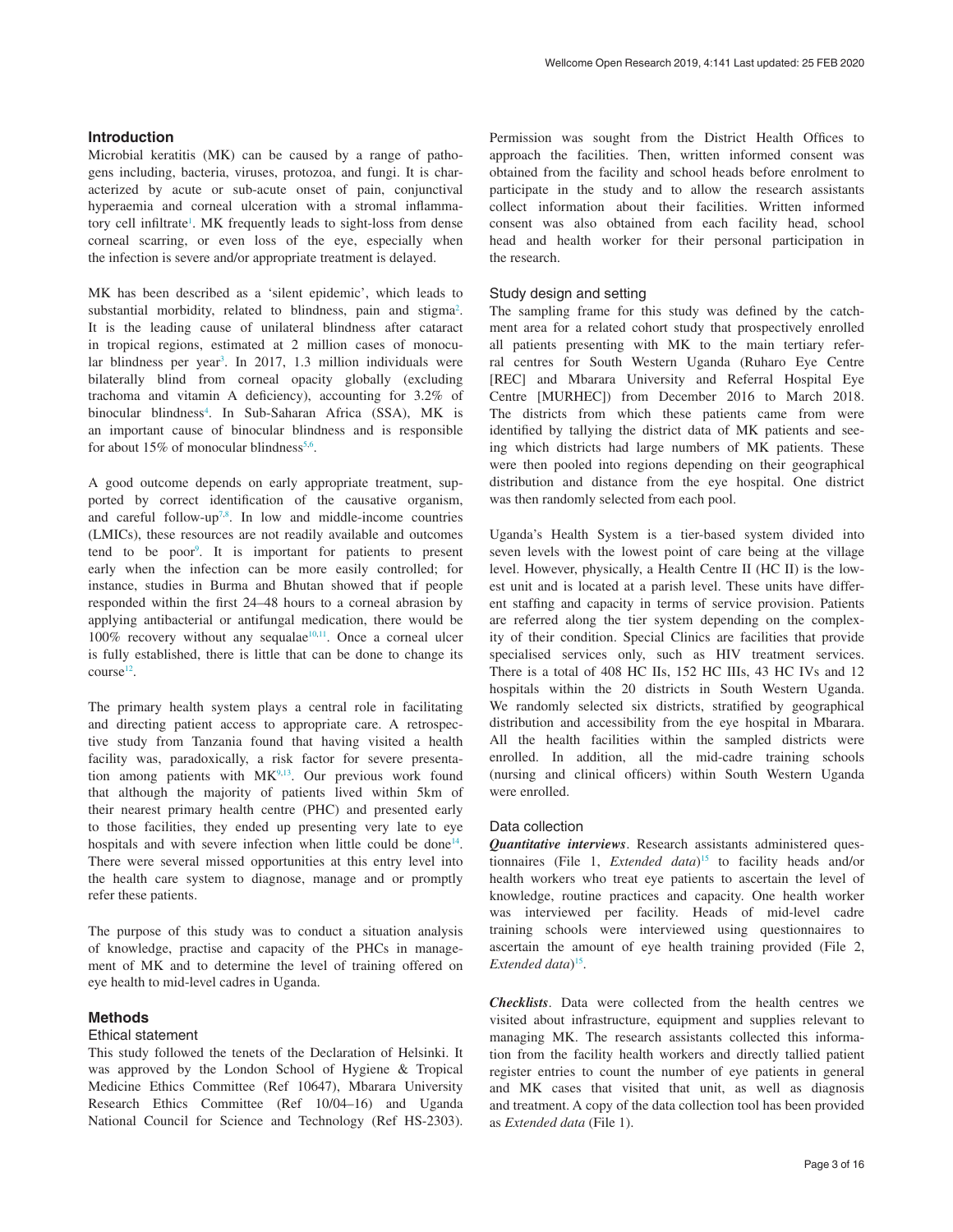*Picture quiz.* A photograph of an eye with classic signs of MK was given to the health workers (one health worker per facility) to test their knowledge of clinical signs and ability to diagnose MK (Figure 1, File 3, *Extended data*) [15.](#page-8-0) The quiz was a section of the general questionnaire (File 1, *Extended data*) [15](#page-8-0) that was administered. The health workers were shown a coloured picture of an infected eye that had clinical signs of MK. They were then asked to identify the clinical signs and suggest a diagnosis and management plan.

#### Analysis

Data were analysed in STATA 14 (StataCorp). Summary tables were used to describe knowledge, inventory, proportion of eye patients seen. This was stratified by level of the health centres. The same analysis was used for training schools to describe training key training areas in the identification and management of MK.

#### **Results**

A total of 163 health facilities were enrolled from six districts in South Western Uganda (101 HC IIs, 45 HC IIIs, 13 HC IVs and four district hospitals). These were from Kamwengye district (27), Kisoro district (31), Ntungamo district (40), Sheema district (26), Lyantonde district (16) and Ssembabule district (23). [Table 1](#page-4-0) shows the baseline characteristics of the enrolled health facilities. Only five facilities had an Ophthalmic Clinical Officer (OCO): these included four hospitals and one HC IV<sup>15</sup>. Most of the facilities  $(59\%)$  were headed by an enrolled nurse cadre. Most (74%) facilities had less than 50% of the expected staffing levels. The proportion of patients seen at these facilities who presented with eye problems was 2–8%.

Figure 1 illustrates, by level of the health facility, the availability of basic diagnostic tools and treatment for MK (Supplementary Table 2, File 3, *Extended data*<sup>15</sup>. Overall, 14% of the facilities had an examination torch, 4% had fluorescein strips for corneal staining, 35% had laboratory microscopes and Gram staining facilities. When we looked at eyedrops relevant to MK, 29% had gentamycin eye drops available. However, none of the facilities had ciprofloxacin or natamycin eye drops. There was a systematic difference in this capacity across the level of the health centres, with higher facilities being better equipped.

Knowledge of clinical signs of MK was tested using a picture quiz of a patient's eye with MK (Figure 1, File 3, *Extended data*) [15.](#page-8-0) The results are presented in Supplementary Table 3 (File 3, *Extended data*)[15](#page-8-0). Overall, 60% of the health workers identified a red eye. However, only 4% identified an epithelial defect, 23% a corneal infiltrate and 4% recognised a hypopyon ([Figure 2\)](#page-4-0). On being asked what the most likely diagnosis was, only 12% of the health workers could correctly identify it as MK or eye infection. There was a systematic difference of the knowledge by level of the facility.

[Figure 3](#page-5-0) shows knowledge of risk factors and complications of MK among the primary health workers (Supplementary Table 3, File 3, *Extended data*) [15](#page-8-0). Overall, 22% identified immune suppression, 5% identified traditional eye medicine (TEM), 5% identified steroid eye drops, 50% identified trauma. When asked to name complications of MK, 95% of the health workers reported blindness. However, only 33% mentioned eye loss. On stratifying by level, there was not much difference in this knowledge across the different level facilities.



**Figure 1. Basic inventory of health facilities for detecting and managing microbial keratitis (n=163).**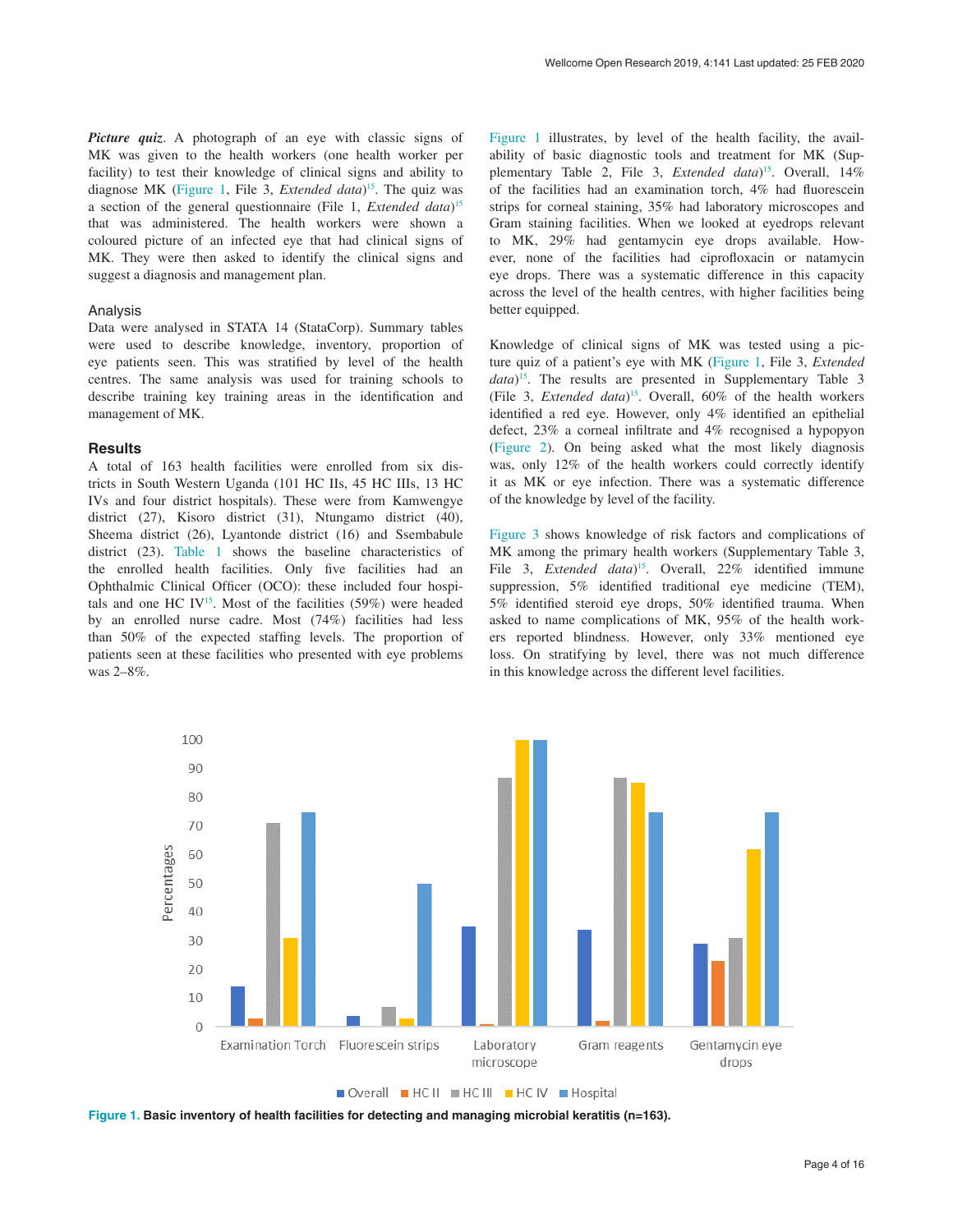<span id="page-4-0"></span>**Table 1. Baseline characteristics of the enrolled health facilities (n=163).**

| <b>Variable</b>                     | Count (%) |                  |  |  |  |
|-------------------------------------|-----------|------------------|--|--|--|
| Level of the health centres (HCs)   |           |                  |  |  |  |
| HC II                               | 101       | (62%)            |  |  |  |
| HC III                              |           | $45 \mid (28\%)$ |  |  |  |
| HC IV                               |           | 13(8%)           |  |  |  |
| Hospital                            |           | 4(2%)            |  |  |  |
| Distance to nearest referral centre |           |                  |  |  |  |
| $0-5km$                             |           | 27   (17%)       |  |  |  |
| 6–10km                              |           | 72 (44%)         |  |  |  |
| $11 - 20$ km                        |           | 43 (26%)         |  |  |  |
| $>20$ km                            |           | 21 (13%)         |  |  |  |
| In charge cadre type                |           |                  |  |  |  |
| Enrolled nurse                      | 96        | (59%)            |  |  |  |
| Clinical officer                    |           | 39 (24%)         |  |  |  |
| Medical officer                     |           | $18(11\%)$       |  |  |  |
| Other                               |           | 10(6%)           |  |  |  |

| <b>Variable</b>                                                          | Count (%)                |                  |  |  |
|--------------------------------------------------------------------------|--------------------------|------------------|--|--|
| <b>Staffing levels</b>                                                   |                          |                  |  |  |
| $0 - 25%$                                                                | 42                       | (26%)            |  |  |
| 26-50%                                                                   |                          | 79 (48%)         |  |  |
| $51 - 75%$                                                               |                          | $32   (20\%)$    |  |  |
| >75%                                                                     |                          | 10(6%)           |  |  |
| Patient registry data                                                    |                          |                  |  |  |
| <b>Variable</b>                                                          | Median (IQR)             |                  |  |  |
| Number of patients seen in last three months                             |                          |                  |  |  |
| HC II                                                                    |                          | 3421 (1350-4782) |  |  |
| HC III                                                                   |                          | 3187 (2160-4213) |  |  |
| HC IV                                                                    |                          | 4625 (2296-6251) |  |  |
| Hospital                                                                 | 8301<br>$(6181 - 14146)$ |                  |  |  |
| Proportion of eye patients in last three<br>months in percentage (range) |                          |                  |  |  |
| HC II                                                                    |                          | $1.0\%$ (0.5-2)  |  |  |
| HC III                                                                   | $2.5\%$ (1-5)            |                  |  |  |
| HC IV                                                                    | $2.0\%$ (1-6)            |                  |  |  |
| Hospital                                                                 |                          | $8.0\%$ (3-14)   |  |  |
| 161/162 had an all weather read access and 158/162                       |                          |                  |  |  |

161/163 had an all-weather road access and 158/163 had a phone communication at the facility. 136/163 had a power supply.



Overall HCII HCIII HCIV Hospital

**Figure 2. Knowledge of clinical signs of microbial keratitis among primary health workers (n=163).**

[Figure 4](#page-5-0) shows the knowledge of management of MK among the primary health workers (Supplementary Table 3, File 3, *Extended data*) [15.](#page-8-0) Overall, only 3% knew about staining of the cornea with fluorescein to examine for epithelial defects in the diagnosis of MK. None of the cadres, including the

OCOs, showed knowledge of the role of microscopy/culture in management of MK. Antibiotic as a choice of treatment was reported in majority of the cadres across all levels. However, antifungal was reported by only the OCOs. This is not surprising as antifungal eye drops are not commonly available.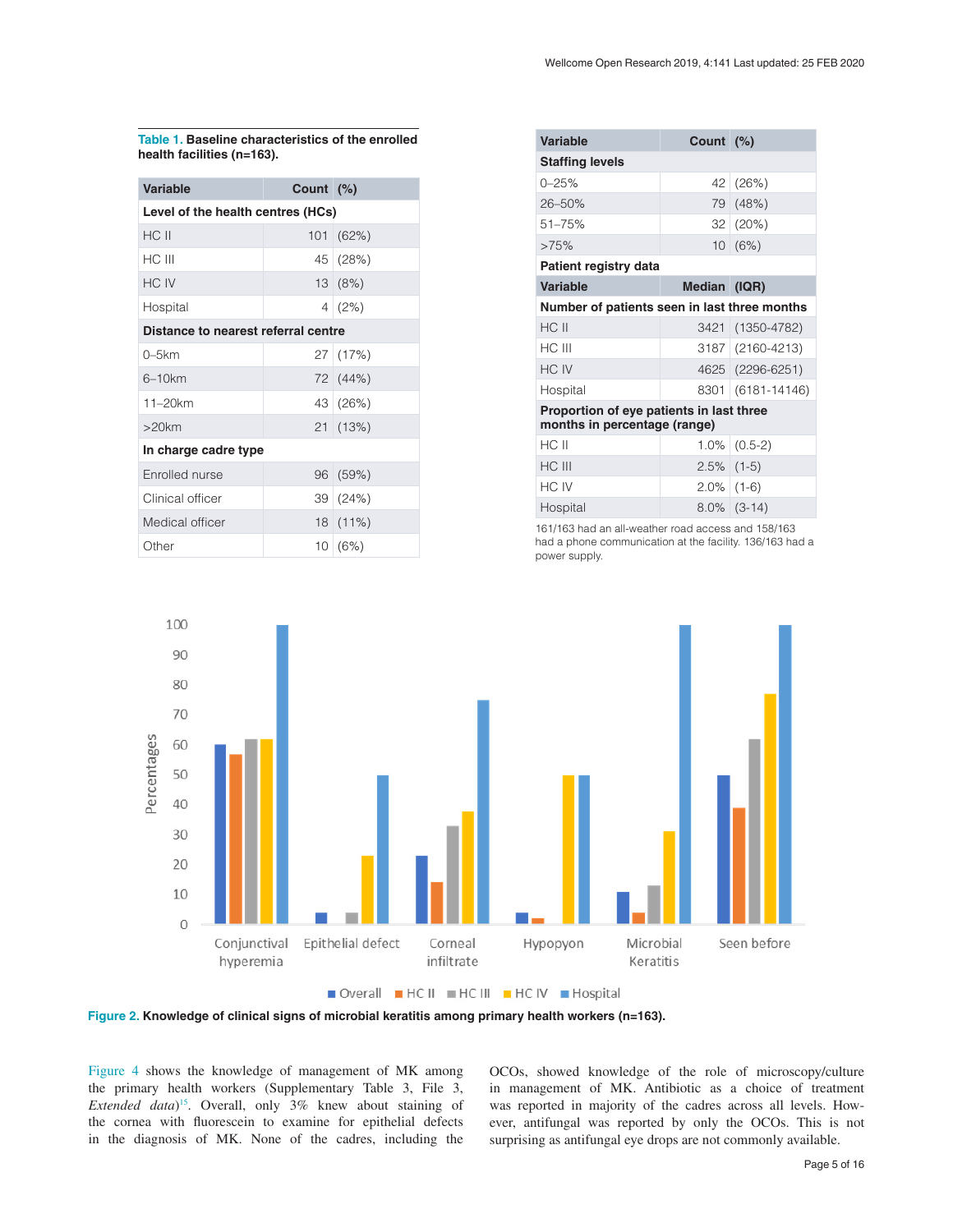<span id="page-5-0"></span>

**Figure 3. Knowledge of risk factors and complications of microbial keratitis among primary health workers (n=163).**



**Figure 4. Knowledge on management of microbial keratitis among primary health workers (n=163).**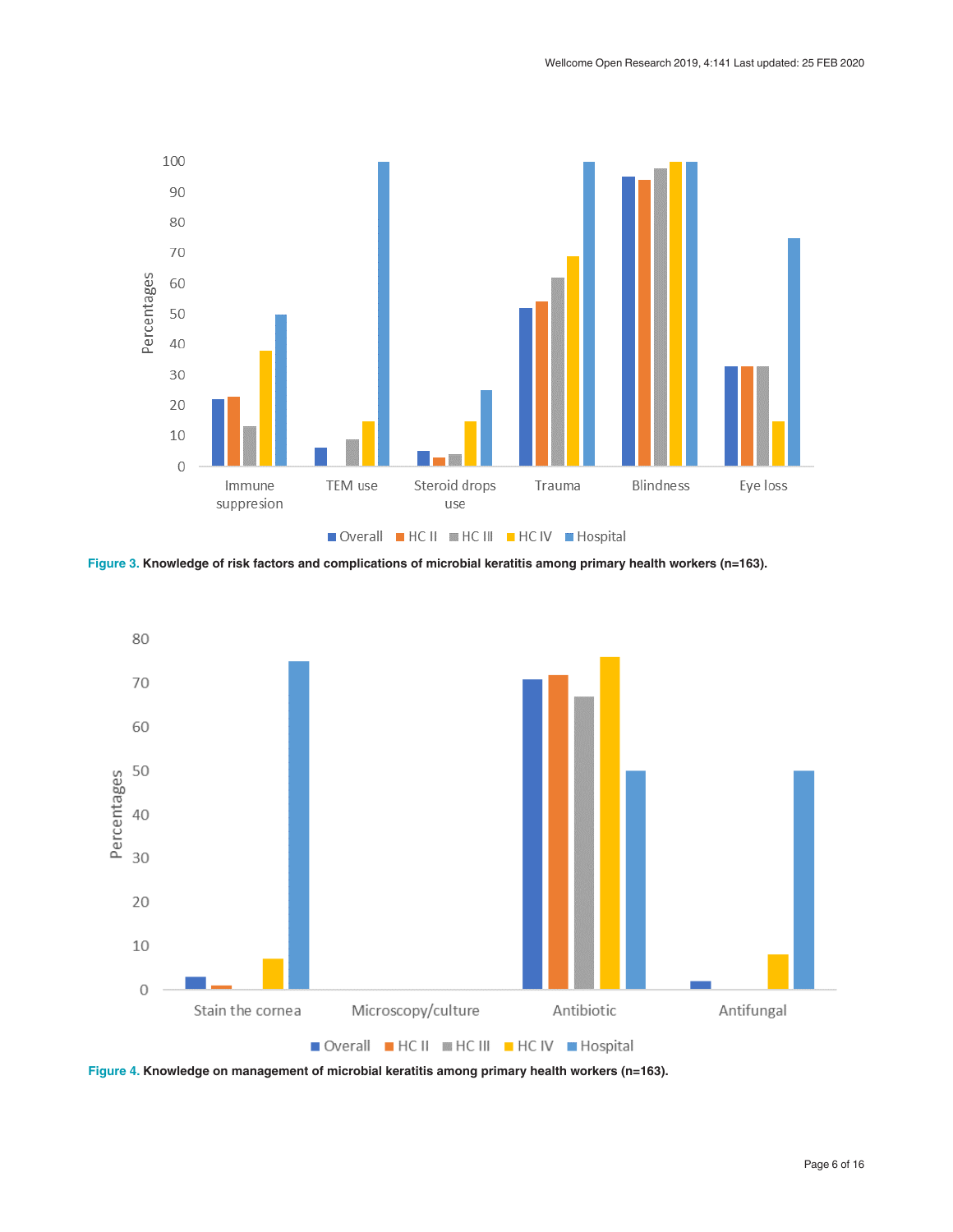There are 22 mid-cadre training schools in South Western Uganda. We included 16 in this study. The rest declined to participate. The findings are summarised in Table 2. Overall, 15/16 schools had an eye health component in their curriculum, 14/16 schools provided eye clinic rotations for their students. However, the majority (56%) of the trainers/tutors had never had any formal training in ophthalmology. Although training of practical skills during eye ward attachments was excellent for basic areas, critical skills for management of MK and other emergency conditions such as staining, removal of a foreign body, using loupes to examine eyes were not being taught.

#### **Discussion**

This study aimed to assess the capacity of the PHCs in managing MK. We found that there was a lack of essential personnel for eyecare at the PHCs. Human Resources for Health (HRH) are a huge problem for many places in SSA. This is particularly an issue for Human Recourses for Eye Health (HREH), with many countries in SSA failing to achieve the Vision 2020 staffing targets<sup>16,17</sup>. In our study, the majority of the facilities were substantially understaffed, with more than half having severe staffing shortages. According to the Uganda Ministry of Health staffing norms, each HC IV and above are supposed to have an Ophthalmic Clinical Officer (OCO). However, in our study, only 1/13 HC IVs had an OCO. This means that majority of the eye patients are seen by general health workers who have poor knowledge on eye care<sup>[18,19](#page-8-0)</sup>.

One study from Tanzania reported limited knowledge and productivity for eye care among primary health workers. In that study, the primary workers were found wanting in basic skills including measuring of visual acuity<sup>19</sup>. Another study that looked at knowledge of primary eye care among 343 general

**Table 2. Assessment of capacity of eye health training in mid-cadre schools (n=16).**

|                                                                                                       | Overall n=16   |           | <b>Certificate</b><br>$level, n=6$ |           | Diploma level,<br>$n=10$ |           |  |
|-------------------------------------------------------------------------------------------------------|----------------|-----------|------------------------------------|-----------|--------------------------|-----------|--|
| <b>Variable</b>                                                                                       | Count (%)      |           | Count (%)                          |           | Count $(%)$              |           |  |
| Presence of an eye health curriculum                                                                  |                |           |                                    |           |                          |           |  |
| Yes                                                                                                   |                | 15 (94%)  | 6                                  | $(100\%)$ | 9                        | $(90\%)$  |  |
| Major topics covered in the curriculum (if Yes)*                                                      |                |           |                                    |           |                          |           |  |
| Anatomy                                                                                               | 14             | (94%)     | 6                                  | $(100\%)$ | 8                        | (89%)     |  |
| <b>Blinding conditions</b>                                                                            | 12             | $(80\%)$  | 5                                  | (83%)     | 7                        | (78%)     |  |
| Eye infections                                                                                        | 15             | $(100\%)$ | 6                                  | $(100\%)$ | 9                        | $(100\%)$ |  |
| Pharmacology                                                                                          | 13             | (87%)     | 4                                  | (67%)     | 9                        | $(100\%)$ |  |
| Ophthalmology training level of the eye health tutor                                                  |                |           |                                    |           |                          |           |  |
| None                                                                                                  | 9              | (56%)     | 5                                  | (83%)     | 4                        | (40%)     |  |
| Diploma                                                                                               | $\overline{7}$ | (44% )    | $\mathbf{1}$                       | (17%)     | 6                        | $(60\%)$  |  |
| Does hospital attachment include eye ward? (if Yes; median 2 weeks IQR<br>1-2, total range 1-6 weeks) |                |           |                                    |           |                          |           |  |
| Yes                                                                                                   |                | 14 (88%)  | 5                                  | (83%)     | 9                        | $(90\%)$  |  |
| Practical skills learnt in the eye ward +                                                             |                |           |                                    |           |                          |           |  |
| Taking ocular history                                                                                 |                | 14 (100%) | 5                                  | $(100\%)$ | 9                        | $(100\%)$ |  |
| Measuring visual acuity                                                                               | 14             | $(100\%)$ | 5                                  | $(100\%)$ | 9                        | $(100\%)$ |  |
| Instilling eye drops                                                                                  | 14             | $(100\%)$ | 5                                  | $(100\%)$ | 9                        | $(100\%)$ |  |
| Eye exam with a torch                                                                                 | 14             | $(100\%)$ | 5                                  | $(100\%)$ | 9                        | $(100\%)$ |  |
| Corneal staining                                                                                      | 5              | (36%)     | $\overline{2}$                     | (40%)     | 3                        | (33%)     |  |
| Eye exam with loupes                                                                                  | 1              | (7%)      | 1                                  | (20%)     | 0                        | $(0\%)$   |  |
| Ophthalmoscopy                                                                                        | $\overline{4}$ | (29%)     | $\mathbf{1}$                       | (20%)     | 3                        | (33%)     |  |
| Foreign body removal                                                                                  | 1              | (7%)      | 1                                  | (20%)     | 0                        | $(0\%)$   |  |

\*Only schools which had an eye health curriculum were analysed (n=15).  $\dagger$  n=14, two schools did not have students rotate in an eye ward. Certificate level means certificate in nursing, diploma level means diploma in nursing or clinical medicine.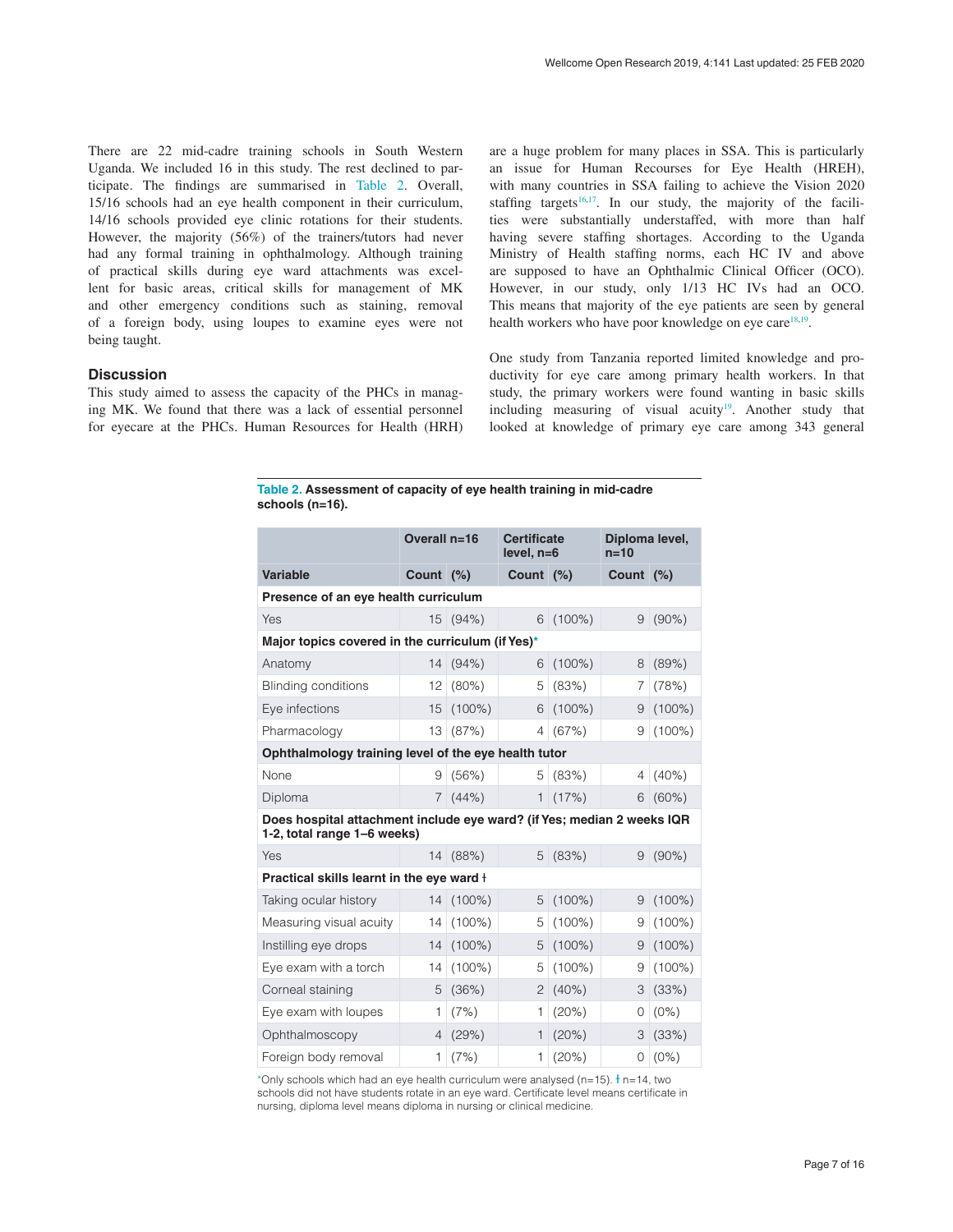health workers from Kenya, Tanzania and Malawi also found low knowledge levels for common conditions; only 8.2% of the workers could correctly measure visual acuity<sup>18</sup>.

Therefore, it is not unexpected that we found that the majority of health workers could not correctly identify the signs of microbial keratitis, one of the more common ophthalmic emergencies, and provide a satisfactory management plan. This limited knowledge will most likely compromise patient care and lead to poor outcomes. For example, a very small proportion of the health workers identified use of steroids as a risk factor for MK, which might imply that they would consider treating potential MK patients with steroids, possibly making it worse. Our experience in treating MK patients presenting to us is that the majority have used a combination of eye drops, most containing a steroid.

The health facilities were poorly resourced in basic items for eye care such as examination torches, fluorescein for corneal staining and drugs for treatment. We did not find a single health facility that had a stock of ciprofloxacin and/or natamycin eyedrops, which are the recommended first line agents for bacterial and fungal keratitis, respectively $20-22$ .

Despite these discouraging findings, there were some positive findings that could be utilised to improve care. Most health workers were able to identify conjunctival hyperaemia (red eye) on the picture quiz. This would be a good starting point for a training pack on managing emergency eye conditions. We recently published two articles targeting primary health workers on how to identify MK and how to locally make fluorescein for corneal staining, and a more recent version of a WHO primary eye care training manual for Africa has been made available $2^{3-25}$ . We hope to use these resources for training general health workers on triage and emergency management of acute ocular conditions.

In addition, we found that a modest number of facilities had microscopes and laboratory personnel. With simple training and simple tools such as magnifying spectacles/loupes, the health workers could be in a good position to do corneal scraping and microscopy to differentiate between bacterial and fungal keratitis. Laboratory diagnosis for MK is still the most reliable method since some clinical presentations are equivocal and even corneal specialists may make the wrong clinical diagnosis<sup>26</sup>. However, corneal scraping requires a certain level of competence and would be feasible only at a limited number of centres which have OCOs. The other health cadres not suitable to do corneal scraping can be equipped to identify MK and provide early referral. Simple tools such as corneal staining with fluorescein have been used in large studies in Bhutan and Burma among minimally trained health workers to facilitate early detection, treatment and referral of  $MK^{10,11}$  $MK^{10,11}$  $MK^{10,11}$ . In these trials, village health workers were able to stain the cornea with fluorescein and examine for corneal abrasions using a blue light torch.

Some facilities also had a stock of gentamycin 0.3% eye drops available. This can be locally fortified to make a more potent alternative of 1.5% gentamycin, which is quite effective for managing some forms of bacterial keratitis<sup>[27,28](#page-8-0)</sup>. In Uganda, both gentamycin eyedrops and parenteral gentamycin vails (that can be used to fortify the eye drops) are available and supplied to the facilities through the free National Medical Stores. However, gentamycin is limited to Gram negative bacteria and does not cover Gram positive bacteria and fungi. Quinolones such as ciprofloxacin have a broader coverage. These, together with natamycin for fungal keratitis, are on the WHO essential medicines list and should be availed to lower facilties<sup>20-22</sup>.

In this study, we also assessed mid-cadre training schools to assess the scope of training on eye care. Overall, we found that most schools had an eye health component in their curriculum and students were getting some time (although little) to have hands on training rotations in an eye unit.

However, the levels of ophthalmology training among the trainers were low. The majority of the trainers, especially in certificate-level training schools, had never received any structured courses in ophthalmology except as part of the short rotations during their medical training. Therefore, this casts doubt on the quality of training they can offer on eye health.

The training of practical skills during eye ward attachments was reported to be excellent for basic areas such as taking ocular history, measuring visual acuity, eye examination with a torch and instilling eye drops. However, critical skills for management of MK and other emergency conditions such as staining, removal of a foreign body and using loupes to examine eyes were not being taught.

#### Limitations and strengths

This study enrolled a large sample of health facilities and used multiple sources of data collection. The findings from the training schools were reported by the school heads and therefore might have a degree of bias. We were not able to conduct an exit assessment among the students to verify if these learnings reported by the school heads were accurate.

#### **Conclusion**

The findings from this study draw attention to the very limited quality of eye care at the PHC, but it also points to several opportunities that could be utilised to improve this. The knowledge among health workers and capacity of health facilities in diagnosis and management of MK was low. Training for eye health among mid-cadre training schools was inadequate. More is needed to strengthen these gaps in training and capacity.

#### **Data availability**

#### Underlying data

Harvard Dataverse: The management of microbial keratitis within Uganda's primary health system: a situational analysis. <https://doi.org/10.7910/DVN/MSLAOS><sup>[15](#page-8-0)</sup>.

This project contains the following underlying data

- Health Facilities data.xlsx (quantitative underlying data)
- Training schools dataset.xlsx (quantitative underlying data)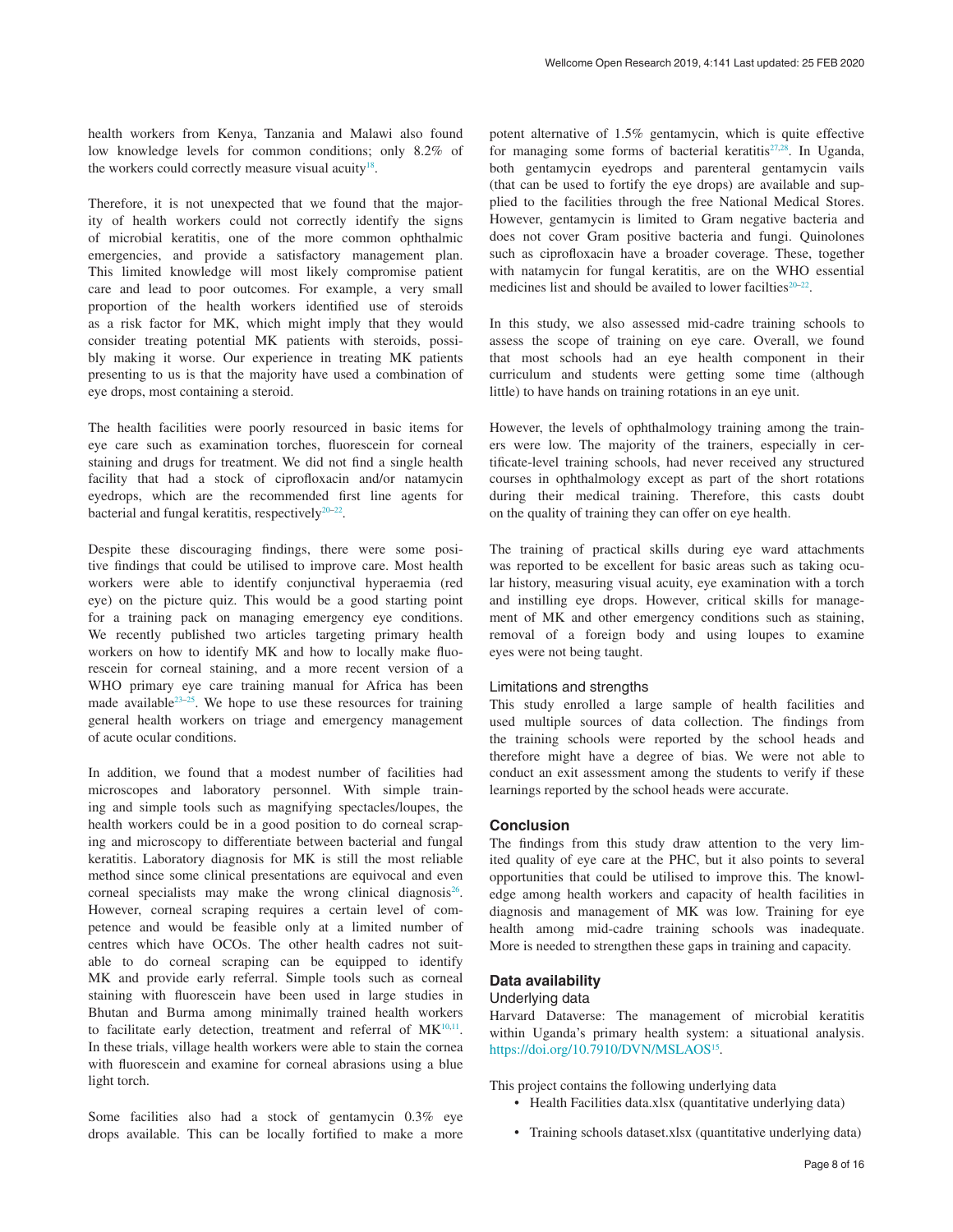#### <span id="page-8-0"></span>Extended data

Harvard Dataverse: The management of microbial keratitis within Uganda's primary health system: a situational analysis. <https://doi.org/10.7910/DVN/MSLAOS><sup>15</sup>.

- 7.MAES HEALTH CENTRE data collection forms-v3- 31oct2018.docx (File 1: a copy of the data collection forms used on the health facilities which include sections on the checklist and picture quiz)
- 7.MAES SCHOOLS data collection forms-v1-25FEB2016. docx (File 2: a copy of the data collection forms used on the training schools)
- Capacity of the Health system in managment of MK supplementary files.docx (File 3: a copy of supplementary

file data showing the picture that was used for the quiz as well as additional tables showing more detail of the results)

Data are available under the terms of the [Creative Commons](http://creativecommons.org/publicdomain/zero/1.0/)  [Zero "No rights reserved" data waiver](http://creativecommons.org/publicdomain/zero/1.0/) (CC0 1.0 Public domain dedication).

#### Acknowledgments

The authors would like to appreciate Mr Gilbert Arinda, Ms. Pauline Boonabaana, Mr Martin Bukenya, Mr Bernard Beinomugisha and Mr Martin Bukenya for helping in data collection.

#### **References**

- 1. Bennett JE, Dolin R, Blaser MJ: **Mandell, Douglas, and Bennett's Principles and Practice of Infectious Diseases E-Book.** Elsevier Health Sciences. 2014. **Reference** Source
- 2. Whitcher JP, Srinivasan M: **Corneal ulceration in the developing world--a silent epidemic.** *Br J Ophthalmol.* 1997; **81**(8): 622–623. **[PubMed Abstract](http://www.ncbi.nlm.nih.gov/pubmed/9349145)** | **[Publisher Full Text](http://dx.doi.org/10.1136/bjo.81.8.622)** | **[Free Full Text](http://www.ncbi.nlm.nih.gov/pmc/articles/1722289)**
- 3. Whitcher JP, Srinivasan M, Upadhyay MP: **Corneal blindness: a global perspective.** *Bull World Health Organ.* 2001; **79**(3): 214–221. **[PubMed Abstract](http://www.ncbi.nlm.nih.gov/pubmed/11285665)** | **[Free Full Text](http://www.ncbi.nlm.nih.gov/pmc/articles/2566379)**
- 4. Flaxman SR, Bourne RR, Resnikoff S, *et al.*: **Global causes of blindness and distance vision impairment 1990-2020: a systematic review and meta-analysis.** *Lancet Glob Health.* 2017; **5**(12): e1221–e1234. **[PubMed Abstract](http://www.ncbi.nlm.nih.gov/pubmed/29032195)** | **[Publisher Full Text](http://dx.doi.org/10.1016/S2214-109X(17)30393-5)**
- 5. Resnikoff S, Pascolini D, Etya'ale D, *et al.*: **Global data on visual impairment in the year 2002.** *Bull World Health Organ.* 2004; **82**(11): 844–851. **[PubMed Abstract](http://www.ncbi.nlm.nih.gov/pubmed/15640920)** | **[Free Full Text](http://www.ncbi.nlm.nih.gov/pmc/articles/2623053)**
- 6. Marmamula S, Khanna RC, Rao GN: **Unilateral visual impairment in rural south India-Andhra Pradesh Eye Disease Study (APEDS).** *Int J Ophthalmol.* 2016; **9**(5): 763–767. **[PubMed Abstract](http://www.ncbi.nlm.nih.gov/pubmed/27275437)** | **[Publisher Full Text](http://dx.doi.org/10.18240/ijo.2016.05.23)** | **[Free Full Text](http://www.ncbi.nlm.nih.gov/pmc/articles/4886893)**
- Titiyal JS, Negi S, Anand A, et al.: Risk factors for perforation in microbial **corneal ulcers in north India.** *Br J Ophthalmol.* 2006; **90**(6): 686–689. **[PubMed Abstract](http://www.ncbi.nlm.nih.gov/pubmed/16531425)** | **[Publisher Full Text](http://dx.doi.org/10.1136/bjo.2005.079533)** | **[Free Full Text](http://www.ncbi.nlm.nih.gov/pmc/articles/1860223)**
- 8. Pharmakakis NM, Andrikopoulos GK, Papadopoulos GE, *et al.*: **Does identification of the causal organism of corneal ulcers influence the outcome?** *Eur J Ophthalmol.* 2003; **13**(1): 11–17. **[PubMed Abstract](http://www.ncbi.nlm.nih.gov/pubmed/12635669)** | **[Publisher Full Text](http://dx.doi.org/10.1177/112067210301300102)**
- Burton MJ, Pithuwa J, Okello E, et al.: Microbial keratitis in East Africa: why are **the outcomes so poor?** *Ophthalmic Epidemiol.* 2011; **18**(4): 158–163. **[PubMed Abstract](http://www.ncbi.nlm.nih.gov/pubmed/21780874)** | **[Publisher Full Text](http://dx.doi.org/10.3109/09286586.2011.595041)** | **[Free Full Text](http://www.ncbi.nlm.nih.gov/pmc/articles/3670402)**
- 10. Getshen K, Srinivasan M, Upadhyay MP, *et al.*: **Corneal ulceration in South East Asia. I: a model for the prevention of bacterial ulcers at the village level in rural Bhutan.** *Br J Ophthalmol.* 2006; **90**(3): 276–278. **[PubMed Abstract](http://www.ncbi.nlm.nih.gov/pubmed/16488943)** | **[Publisher Full Text](http://dx.doi.org/10.1136/bjo.2005.076083)** | **[Free Full Text](http://www.ncbi.nlm.nih.gov/pmc/articles/1856957)**
- 11. Maung N, Thant CC, Srinivasan M, *et al.*: **Corneal ulceration in South East Asia. II: a strategy for the prevention of fungal keratitis at the village level in Burma.** *Br J Ophthalmol.* 2006; **90**(8): 968–970. **[PubMed Abstract](http://www.ncbi.nlm.nih.gov/pubmed/16707522)** | **[Publisher Full Text](http://dx.doi.org/10.1136/bjo.2006.094706)** | **[Free Full Text](http://www.ncbi.nlm.nih.gov/pmc/articles/1857195)**
- 12. Prajna NV, Krishnan T, Mascarenhas J, *et al.*: **Predictors of outcome in fungal keratitis.** *Eye (Lond).* 2012; **26**(9): 1226–1231. **[PubMed Abstract](http://www.ncbi.nlm.nih.gov/pubmed/22744392)** | **[Publisher Full Text](http://dx.doi.org/10.1038/eye.2012.99)** | **[Free Full Text](http://www.ncbi.nlm.nih.gov/pmc/articles/3443844)**
- 13. Al-Attas AH, Williams CD, Pitchforth EL, *et al.*: **Understanding delay in accessing specialist emergency eye care in a developing country: eye trauma in Tanzania.** *Ophthalmic Epidemiol.* 2010; **17**(2): 103–112. **[PubMed Abstract](http://www.ncbi.nlm.nih.gov/pubmed/20132093)** | **[Publisher Full Text](http://dx.doi.org/10.3109/09286580903453522)**
- 14. Arunga S, Kintoki GM, Gichuhi S, *et al.*: **Delay Along the Care Seeking Journey of Patients with Microbial Keratitis in Uganda.** *Ophthalmic Epidemiol.* 2019; 1–10. **[PubMed Abstract](http://www.ncbi.nlm.nih.gov/pubmed/31088316)** | **[Publisher Full Text](http://dx.doi.org/10.1080/09286586.2019.1616775)**
- 15. Arunga S: **The management of microbial keratitis within Uganda's primary**

**health system: a situational analysis**. In. V1 ed: Harvard Dataverse; 2019. **<http://www.doi.org/10.7910/DVN/MSLAOS>**

- 16. Palmer JJ, Chinanayi F, Gilbert A, *et al.*: **Mapping human resources for eye health in 21 countries of sub-Saharan Africa: current progress towards VISION 2020.** *Hum Resour Health.* 2014; **12**(1): 44. **[PubMed Abstract](http://www.ncbi.nlm.nih.gov/pubmed/25128163)** | **[Publisher Full Text](http://dx.doi.org/10.1186/1478-4491-12-44)** | **[Free Full Text](http://www.ncbi.nlm.nih.gov/pmc/articles/4237800)**
- 17. Palmer JJ, Chinanayi F, Gilbert A, *et al.*: **Trends and implications for achieving VISION 2020 human resources for eye health targets in 16 countries of sub-Saharan Africa by the year 2020.** *Hum Resour Health.* 2014; **12**(1): 45. **[PubMed Abstract](http://www.ncbi.nlm.nih.gov/pubmed/25128287)** | **[Publisher Full Text](http://dx.doi.org/10.1186/1478-4491-12-45)** | **[Free Full Text](http://www.ncbi.nlm.nih.gov/pmc/articles/4237790)**
- 18. Kalua K, Gichangi M, Barassa E, *et al.*: **Skills of general health workers in primary eye care in Kenya, Malawi and Tanzania.** *Hum Resour Health.* 2014; **12 Suppl 1**: S2. **[PubMed Abstract](http://www.ncbi.nlm.nih.gov/pubmed/25860909)** | **[Publisher Full Text](http://dx.doi.org/10.1186/1478-4491-12-S1-S2)** | **[Free Full Text](http://www.ncbi.nlm.nih.gov/pmc/articles/4108885)**
- 19. Byamukama E, Courtright P: **Knowledge, skills, and productivity in primary eye care among health workers in Tanzania: need for reassessment of expectations?** *Int Health.* 2010; **2**(4): 247–252. **[PubMed Abstract](http://www.ncbi.nlm.nih.gov/pubmed/24037865)** | **[Publisher Full Text](http://dx.doi.org/10.1016/j.inhe.2010.07.008)**
- 20. Prajna NV, Mascarenhas J, Krishnan T, *et al.*: **Comparison of natamycin and voriconazole for the treatment of fungal keratitis.** *Arch Ophthalmol.* 2010; **128**(6): 672–678. **[PubMed Abstract](http://www.ncbi.nlm.nih.gov/pubmed/20547942)** | **[Publisher Full Text](http://dx.doi.org/10.1001/archophthalmol.2010.102)** | **[Free Full Text](http://www.ncbi.nlm.nih.gov/pmc/articles/3774126)**
- 21. FlorCruz NV, Evans JR: **Medical interventions for fungal keratitis.** *Cochrane Database Syst Rev.* 2015; (4): Cd004241. **[Publisher Full Text](http://dx.doi.org/10.1002/14651858.CD004241.pub4)**
- 22. Austin A, Lietman T, Rose-Nussbaumer J: **Update on the Management of Infectious Keratitis.** *Ophthalmology.* 2017; **124**(11): 1678–1689. **[PubMed Abstract](http://www.ncbi.nlm.nih.gov/pubmed/28942073)** | **[Publisher Full Text](http://dx.doi.org/10.1016/j.ophtha.2017.05.012)** | **[Free Full Text](http://www.ncbi.nlm.nih.gov/pmc/articles/5710829)**
- 23. Arunga S, Burton M: **Emergency management: microbial keratitis.** *Community Eye Health.* 2018; **31**(103): 66–67. **[PubMed Abstract](http://www.ncbi.nlm.nih.gov/pubmed/30487686)** | **[Free Full Text](http://www.ncbi.nlm.nih.gov/pmc/articles/6253318)**
- 24. Arinda G, Arunga S: **How to make fluorescein strips.** *Community Eye Health.* 2018; **31**(103): 67.
- **[PubMed Abstract](http://www.ncbi.nlm.nih.gov/pubmed/30487687)** | **[Free Full Text](http://www.ncbi.nlm.nih.gov/pmc/articles/6253310)** 25. World\_Health\_Organisation: **Primary eye care training manual: a course to strengthen the capacity of health personnel to manage eye patients at primary-level health facilities in the african region.** In Africa ROf ed. Geneva: WHO; 2018. **[Reference Source](https://www.afro.who.int/sites/default/files/2018-06/WEB-2835-OMS-Afro-PrimaryEyeCaretrainingmanual-20180406.pdf)**
- 26. Dalmon C, Porco TC, Lietman TM, *et al.*: **The clinical differentiation of bacterial and fungal keratitis: a photographic survey.** *Invest Ophthalmol Vis Sci.* 2012; **53**(4): 1787–1791. **[PubMed Abstract](http://www.ncbi.nlm.nih.gov/pubmed/22395880)** | **[Publisher Full Text](http://dx.doi.org/10.1167/iovs.11-8478)** | **[Free Full Text](http://www.ncbi.nlm.nih.gov/pmc/articles/3342793)**
- 27. Szentmary N, Módis L, Imre L, *et al.*: **[Diagnostics and treatment of infectious keratitis].** *Orv Hetil.* 2017; **158**(31): 1203–1212. **[PubMed Abstract](http://www.ncbi.nlm.nih.gov/pubmed/28758436)** | **[Publisher Full Text](http://dx.doi.org/10.1556/650.2017.30821)**
- 28. Willcox MD: **Review of resistance of ocular isolates of** *Pseudomonas aeruginosa* **and staphylococci from keratitis to ciprofloxacin, gentamicin and cephalosporins.** *Clin Exp Optom.* 2011; **94**(2): 161–168. **[PubMed Abstract](http://www.ncbi.nlm.nih.gov/pubmed/21083760)** | **[Publisher Full Text](http://dx.doi.org/10.1111/j.1444-0938.2010.00536.x)**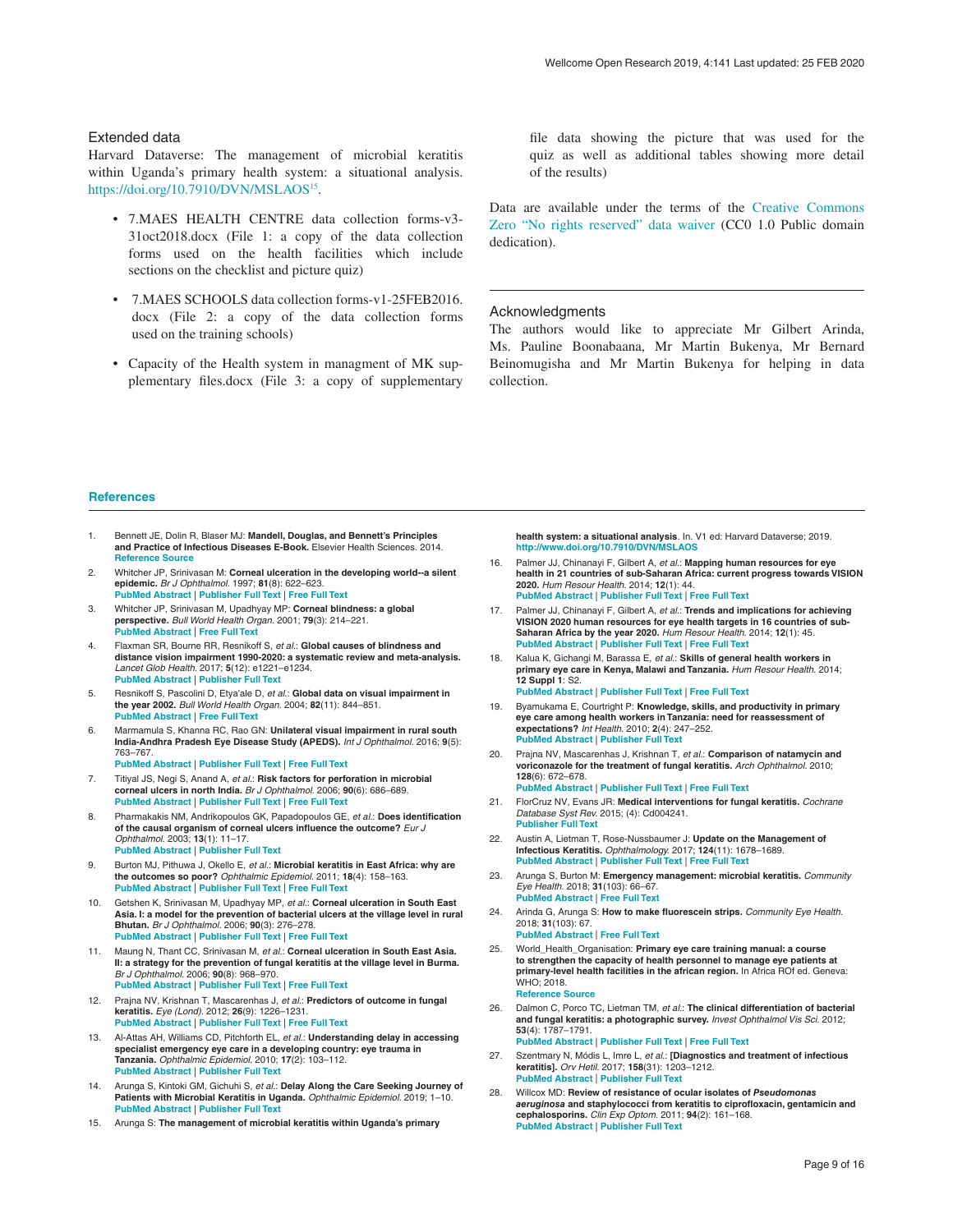# **Open Peer Review**

# **Current Peer Review Status:**

**Version 1**

Reviewer Report 25 February 2020

<https://doi.org/10.21956/wellcomeopenres.16910.r37627>

**© 2020 Gurung R.** This is an open access peer review report distributed under the terms of the [Creative Commons](https://creativecommons.org/licenses/by/4.0/) [Attribution License](https://creativecommons.org/licenses/by/4.0/), which permits unrestricted use, distribution, and reproduction in any medium, provided the original work is properly cited.

 $\checkmark$   $\checkmark$   $\checkmark$ 



## **Reeta Gurung**

Tilganga Institute of Ophthalmology, Kathmandu, Nepal

- 1. It would be better to include the students from the teaching institutes in the group to be the subjects to interview so that the bias from the institutes will be minimized.
- 2. The job descriptions of the workers of the health institution should also be looked at so that the authority who hired them are aware whether the health workers actually need to treat the eye conditions or not. If found not included in the JD, in the implementation phase even the HR section of the employer has to be inducted.

It is a good article to index because in most of the developing countries this is the situation, which again points towards the integration of eye health into the general health system of the government.

**Is the work clearly and accurately presented and does it cite the current literature?** Yes

**Is the study design appropriate and is the work technically sound?** Yes

**Are sufficient details of methods and analysis provided to allow replication by others?** Partly

**If applicable, is the statistical analysis and its interpretation appropriate?** Yes

**Are all the source data underlying the results available to ensure full reproducibility?** Yes

**Are the conclusions drawn adequately supported by the results?** Yes

*Competing Interests:* No competing interests were disclosed.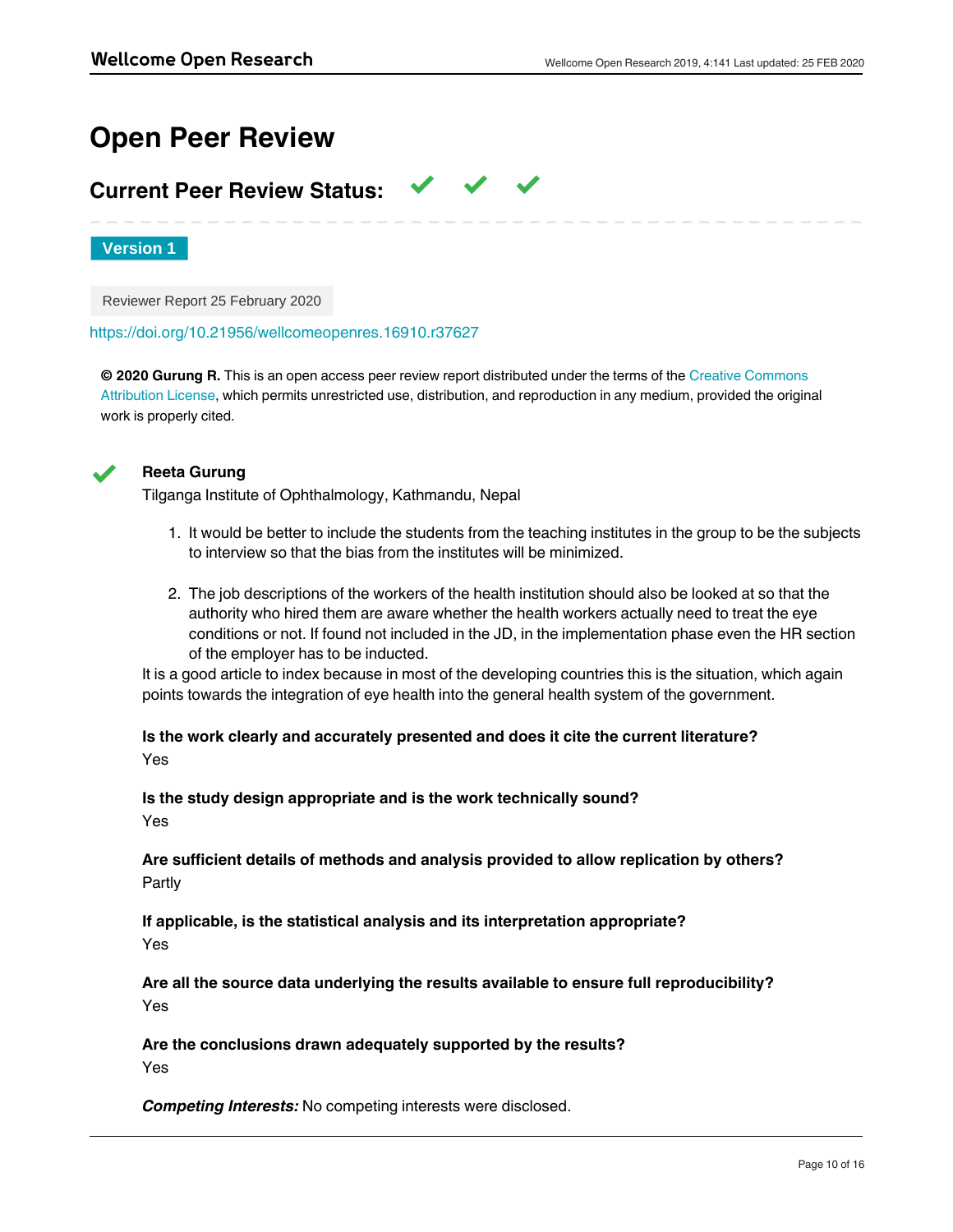**I confirm that I have read this submission and believe that I have an appropriate level of expertise to confirm that it is of an acceptable scientific standard.**

Reviewer Report 11 February 2020

<https://doi.org/10.21956/wellcomeopenres.16910.r37633>

**© 2020 Carnt N et al.** This is an open access peer review report distributed under the terms of the [Creative Commons](https://creativecommons.org/licenses/by/4.0/) [Attribution License](https://creativecommons.org/licenses/by/4.0/), which permits unrestricted use, distribution, and reproduction in any medium, provided the original work is properly cited.



## **Nicole Carnt**

School of Optometry and Vision Science, The University of New South Wales, Sydney, NSW, Australia **Gauri Shrestha**

School of Optometry and Vision Science, The University of New South Wales, Sydney, NSW, Australia

This paper states that the situation of health facilities and human resources can affect the care of MK. This paper is interesting for learning a model of primary health care in the management of MK in the developing countries. However, this article needs some revision.

## **Abstract:**

Methods:

Mid-cadre – the term needs to be defined. Medicine schools? Or did it involve allied health workers also?

Results:

- I understand this figure also includes district-level health facilities. But the aim was focused on the PHCs. Please make it clear.
- Was the microscope the one used for the scraping of the ulcer or observing microbiological culture reports? Please specify the type of microscope. State that it is a microscope for gram staining, not slit lamp.
- What is the average duration of training dedicated to the eye unit?

Conclusions:

 $\bullet$ Please clarify the "more is needed".

## **Introduction:**

Paragraph 1:

As you may have multiple of diffuse, I would change to stromal cellular inflammation.

Paragraph 3:

Prophylactic, not treatment - is this good AMR stewardship?

Why? Why? Were they given no or wrong treatment?

Debatable, e.g., only [1](#page-12-0)1-14% of contact lens wearers with MK lose vision (Stapleton *et al.*, 2008<sup>1</sup>).

Paragraph 4: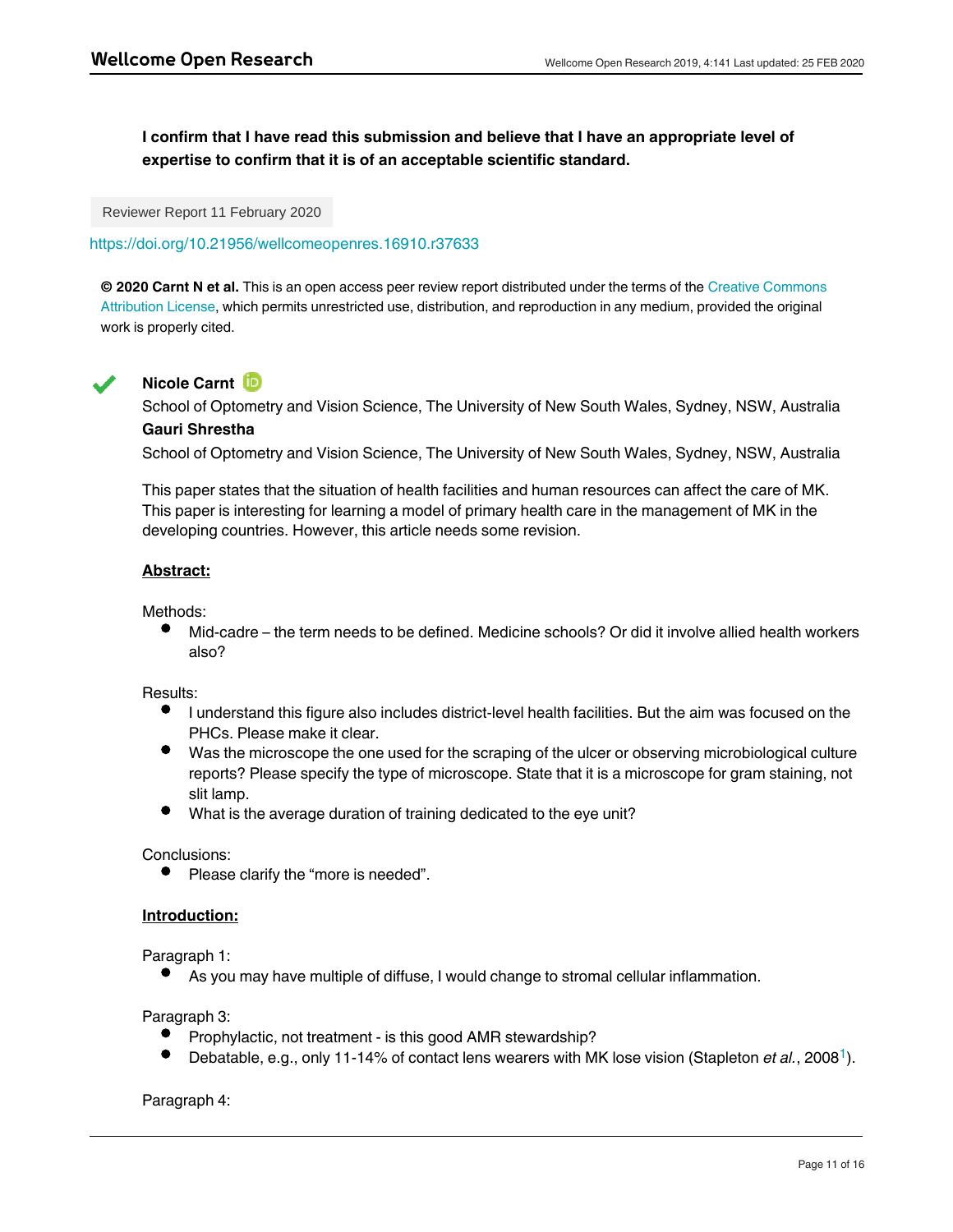- Why? Were they given no or wrong treatment?
- Please clarify what "missed opportunities" are.

## **Methods:**

Study design and setting:

- Which level of HC did PHC belong to?
- How many health centres were of the PHC category?

Data collection:

One health worker per facility: is the sample adequate?

Analysis:

 $\bullet$ Do you mean "training key and training areas"?

## **Results:**

Paragraph 1:

The authors need to define "OCO". Are they ophthalmic nurses, ophthalmic assistants, ophthalmic technicians or optometrists?

#### Paragraph 3:

- Was there any control group i.e. an ophthalmologist group, as 2D representations could be difficult to interpret.
- What other diagnoses? Abrasion?
- $\bullet$ I think it should be reserved for MK. Eye infection does not necessarily indicate MK.

## Paragraph 4:

Please elaborate on it. Were they Ayurvedic or homeopathic or something else?

## Last paragraph:

• Add "fluorescein" to staining.

#### Table 1:

 $\bullet$ What was the staff-to-patient recommended ratio?

## Figure 2:

 $\bullet$ State this is via picture identification, as it is the title is misleading.

## **Discussion:**

Paragraph 1:

Are OCOs primary eye health workers? What should be the human resource for eye health care at HC II and III levels?

Paragraph 3:

Paragraph 4:

- $\bullet$ Please rephrase "wanting in basic skills including measuring of visual acuity".
- Please, use direct sentences quoting authors instead of mentioning another study.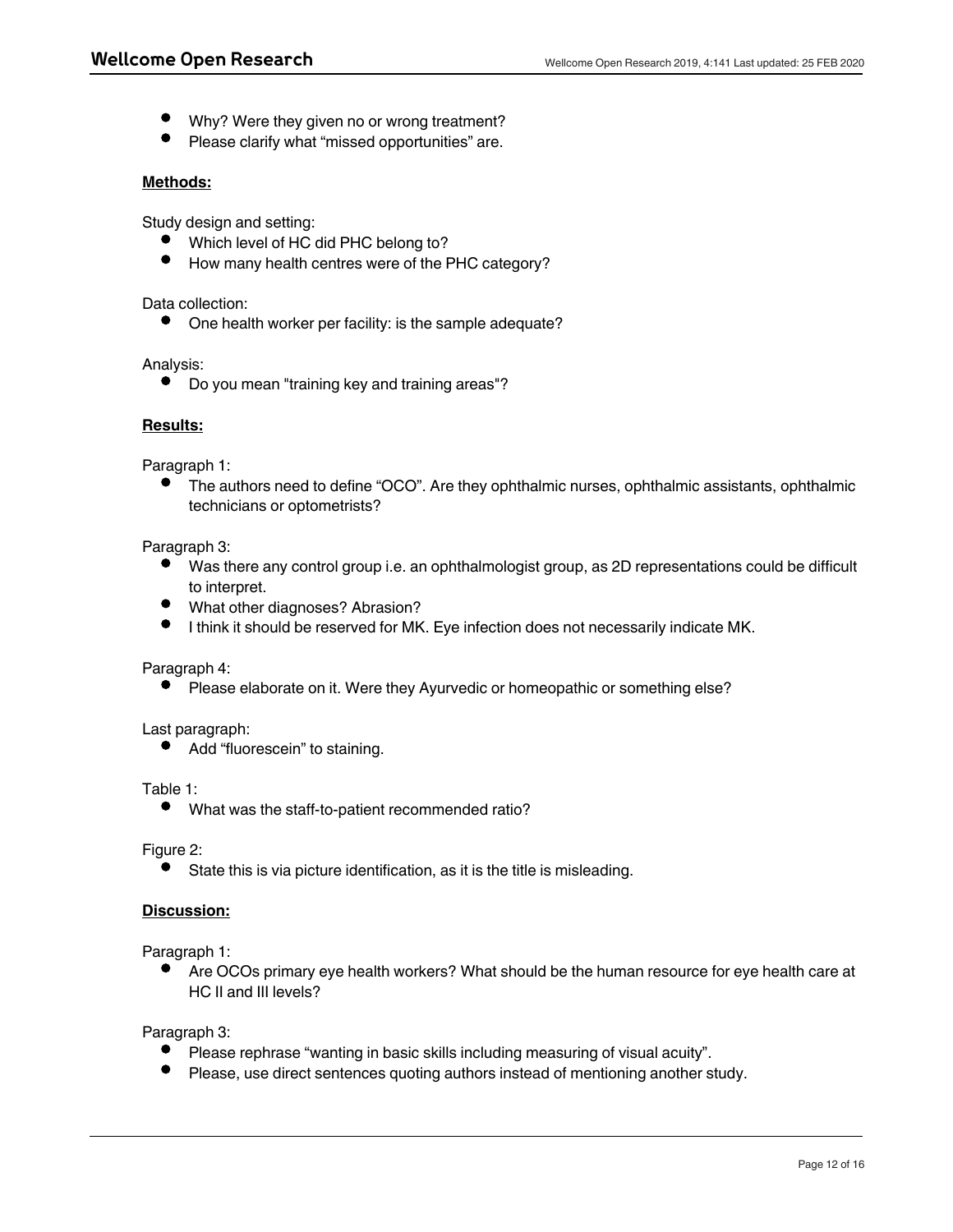Paragraph 4:

- Please rephrase "it is not unexpected that we found that...".
- Replace "they" with "the rest of them" in the sentence followed by "Imply that they...".
- Remove "us" and state the hospital.
- $\bullet$ Change "most containing" to "most of them containing".

#### Paragraph 5:

- Add "including MK" after "eye care".
- Add "topical" in front of "drugs".

## Paragraph 6:

- Please clarify "training pack".
- Change grammar change "targeting" to "to educate".
- Delete "how to" before "locally make…".
- Add a full stop after "corneal staining". Delete "and a" and begin a new sentence with "Also, a".
- Please specify, what does the WHO primary eye care training manual have to offer for the training on MK?

## Paragraph 7:

- Delete "also".
- Spelling "vials".
- "Should be available for", replace "lower" with an alternative term in "...be availed to lower facilities"?
- Please move and merge the whole unit with paragraph 4.

## Paragraph 8:

- Change grammar to a proportion of time, "although low".
- How much weightage has been dedicated to the eye unit?

#### Paragraph 9:

Not clear what you mean - is it clinical experience?

#### Paragraph 10:

- $\bullet$ Be more specific with staining.
- $\bullet$ What do critical skills indicate?

## **Conclusion:**

• Please be specific with "more is needed".

#### **References**

Yes

<span id="page-12-0"></span>1. Stapleton F, Keay L, Edwards K, Naduvilath T, Dart JK, Brian G, Holden BA: The incidence of contact lens-related microbial keratitis in Australia.*Ophthalmology*. 2008; **115** (10): 1655-62 [PubMed Abstract](http://www.ncbi.nlm.nih.gov/pubmed/18538404) | [Publisher Full Text](https://doi.org/10.1016/j.ophtha.2008.04.002)

## **Is the work clearly and accurately presented and does it cite the current literature?** Yes

## **Is the study design appropriate and is the work technically sound?**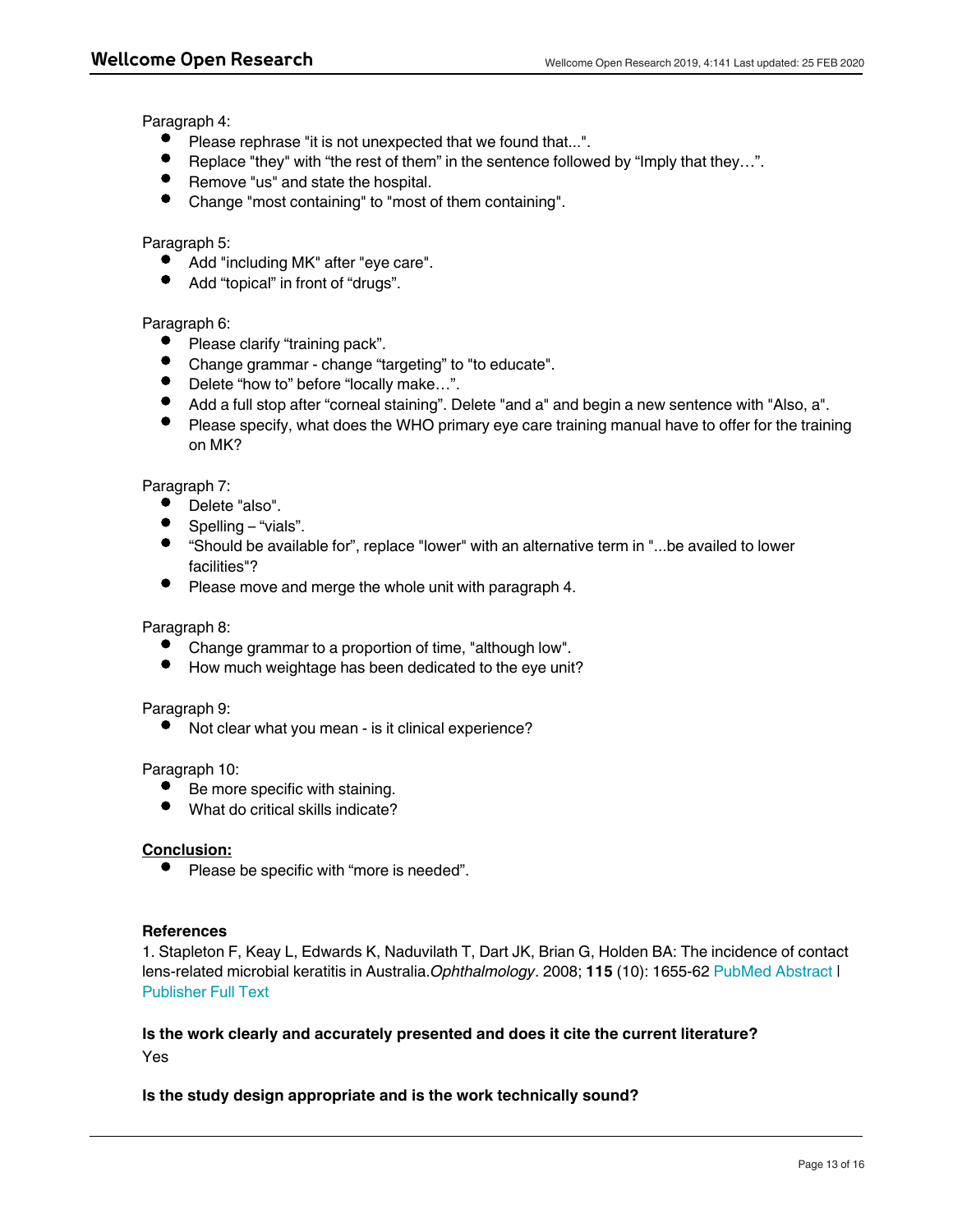Yes

**Are sufficient details of methods and analysis provided to allow replication by others?** Yes

**If applicable, is the statistical analysis and its interpretation appropriate?** Yes

**Are all the source data underlying the results available to ensure full reproducibility?** Yes

**Are the conclusions drawn adequately supported by the results?** Yes

*Competing Interests:* No competing interests were disclosed.

*Reviewer Expertise:* Optometry, clinical microbiology, immunogenetics, biological markers, infection and immunity,

**We confirm that we have read this submission and believe that we have an appropriate level of expertise to confirm that it is of an acceptable scientific standard.**

Reviewer Report 06 December 2019

<https://doi.org/10.21956/wellcomeopenres.16910.r36865>

**© 2019 Watson S.** This is an open access peer review report distributed under the terms of the [Creative Commons](https://creativecommons.org/licenses/by/4.0/) [Attribution License](https://creativecommons.org/licenses/by/4.0/), which permits unrestricted use, distribution, and reproduction in any medium, provided the original work is properly cited.



## **Stephanie L. Watson**

<sup>1</sup> Discipline of Ophthalmology, Save Sight Institute, Sydney Medical School, The University of Sydney, Sydney, NSW, Australia

<sup>2</sup> Head Corneal Unit, Sydney Eye Hospital, Sydney, NSW, Australia

The paper states microbial keratitis is still a blinding disease and efforts are needed to address this. In the developing world, models of care affect outcomes for this condition. This paper is of interest as it examines the role of appropriate care in the management of microbial keratitis. Specific comments are:

Abstract:

- "Mid-cadre" is not a term that the readership would necessarily understand, is there another term that could be used to describe this here?
- What type of microscope?

Introduction:

Sight loss from keratitis can even result when scarring is not severe but rather when it causes irregular astigmatism.

Clarify the link between microbial keratitis, corneal abrasion and corneal ulcer.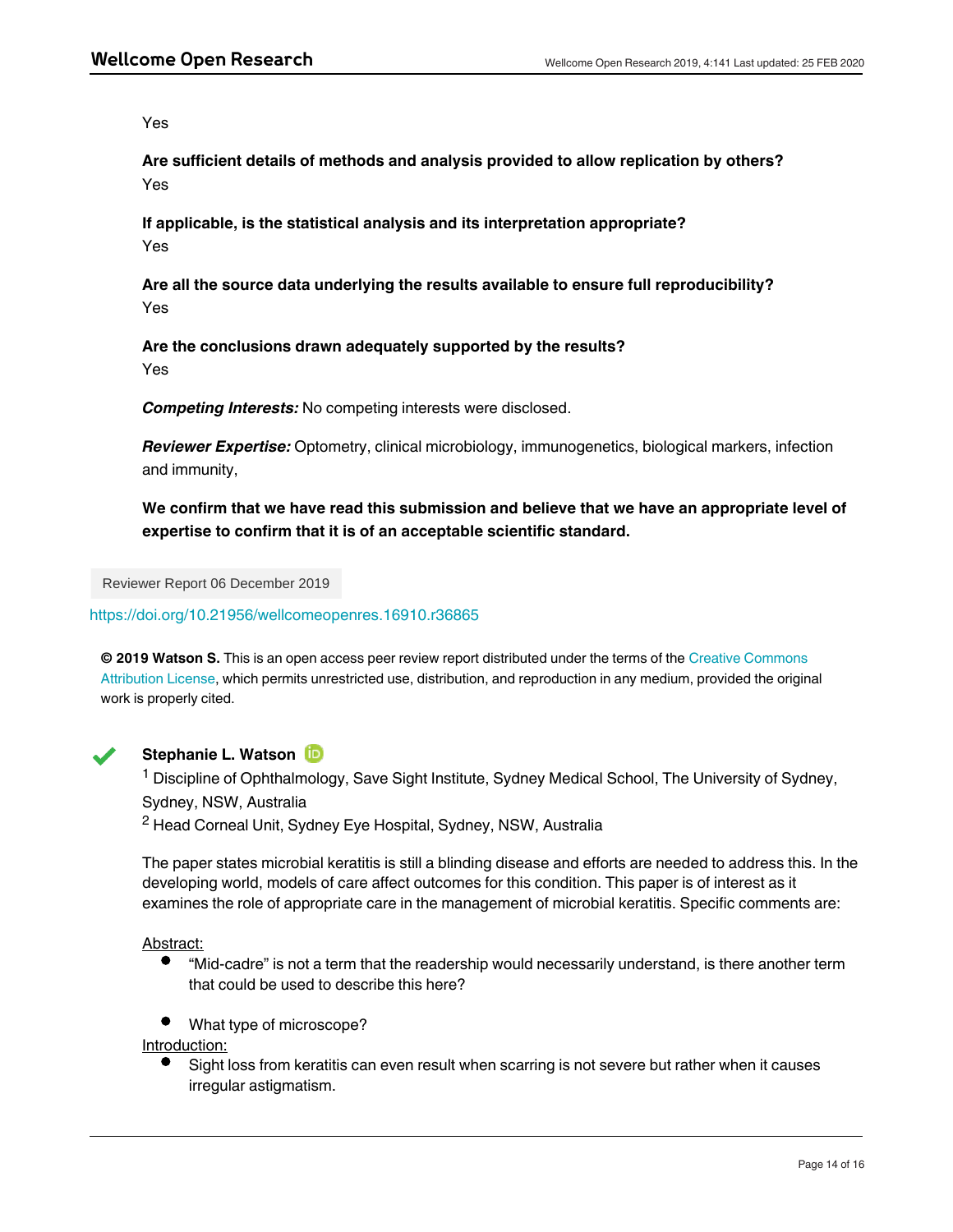Clarify the link between microbial keratitis, corneal abrasion and corneal ulcer.

#### Methods:

- Please clarify if the tertiary referral centres, are tertiary referrals for ophthalmology or for general care.
- How representative is South Western Uganda of Uganda as a whole? Can the results be generalised to Uganda?
- Is the village level a HC I and therefore is HC II the second level?
- Are the different HC levels in order of increasing complexity?
- When it is stated that "all the health facilities within the sampled districts were enrolled" does this mean all HC levels I to VII?
- Please define what is meant by mid-cadre.

#### Data collection:

Were the questionnaires specifically designed for the study?

#### Results:

- Are district hospitals HCVII?
- Did any of the facilities have slit lamps? Cobalt blue light?
- Table 1: please describe what "staffing levels" means.

#### Discussion:

- Use either microbial keratitis or the abbreviation MK consistently.
- Please elaborate further on why steroids should not be given, this will be a good educational point for the article.
- Spelling "vails", please correct to "vials".
- Please comment that gram positives are typically more common causes of keratitis compared to gram negative bacteria particularly in non-contact lens wearers.

# **Is the work clearly and accurately presented and does it cite the current literature?**

Yes

**Is the study design appropriate and is the work technically sound?**

Yes

Yes

## **Are sufficient details of methods and analysis provided to allow replication by others?** Yes

## **If applicable, is the statistical analysis and its interpretation appropriate?**